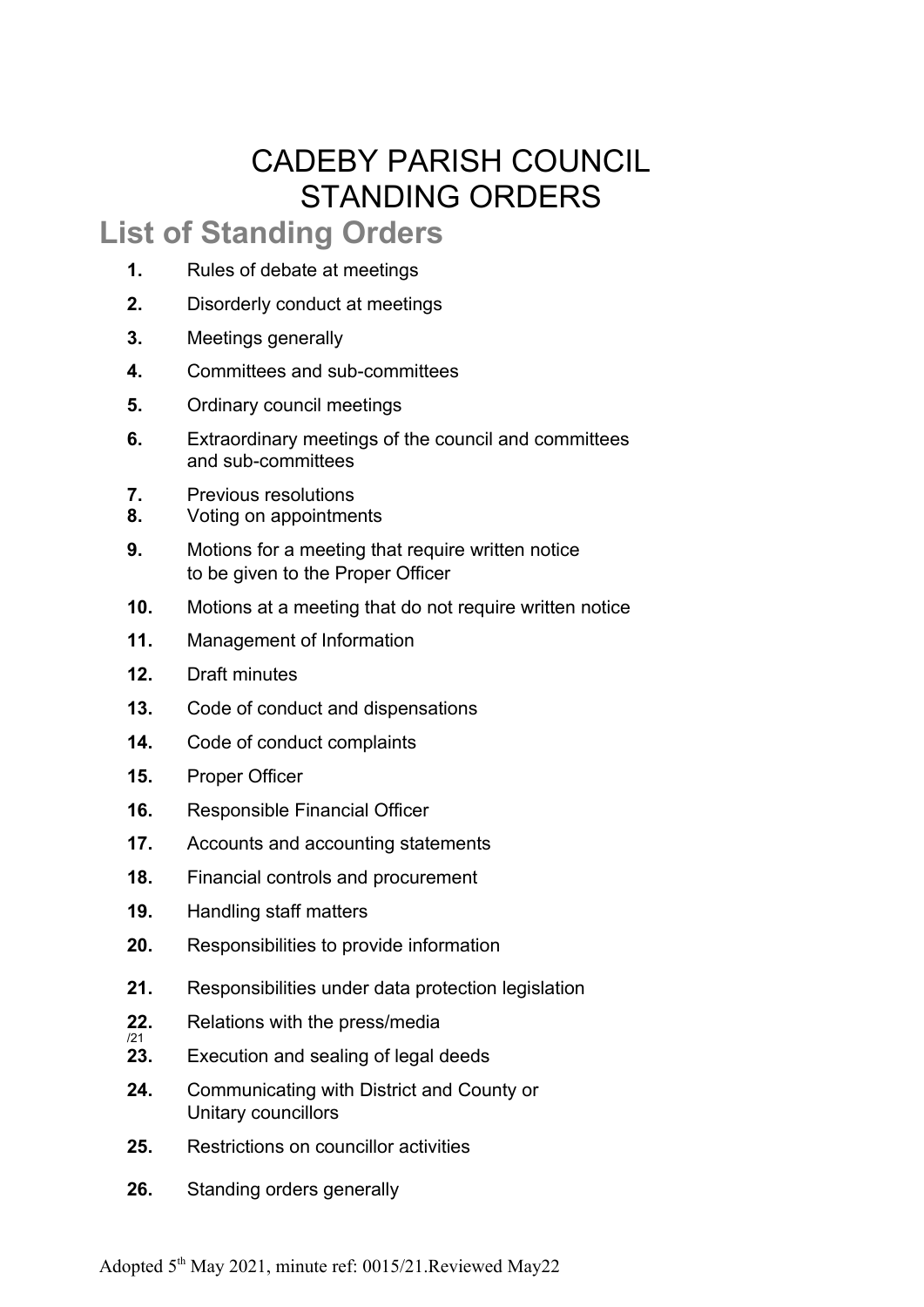#### **1. Rules of debate at meetings**

- a Motions on the agenda shall be considered in the order that they appear unless the order is changed at the discretion of the chairman of the meeting.
- b A motion (including an amendment) shall not be progressed unless it has been moved and seconded.
- c A motion on the agenda that is not moved by its proposer may be treated by the chairman of the meeting as withdrawn.
- d If a motion (including an amendment) has been seconded, it may be withdrawn by the proposer only with the consent of the seconder and the meeting.
- e An amendment is a proposal to remove or add words to a motion. It shall not negate the motion.
- f If an amendment to the original motion is carried, the original motion becomes the substantive motion upon which further amendment(s) may be moved.
- g An amendment shall not be considered unless early verbal notice of it is given at the meeting and, if requested by the chairman of the meeting, is expressed in writing to the chairman.
- h A councillor may move an amendment to his own motion if agreed by the meeting. If a motion has already been seconded, the amendment shall be with the consent of the seconder and the meeting.
- i If there is more than one amendment to an original or substantive motion, the amendments shall be moved in the order directed by the chairman of the meeting.
- j Subject to standing order 1(k) below, only one amendment shall be moved and debated at a time, the order of which shall be directed by the chairman of the meeting.
- k One or more amendments may be discussed together if the chairman of the meeting considers this expedient but each amendment shall be voted upon separately.
- l A councillor may not move more than one amendment to an original or substantive motion.
- m The mover of an amendment has no right of reply at the end of debate on it.
- n Where a series of amendments to an original motion are carried, the mover of the original motion shall have a right of reply either at the end of debate of the first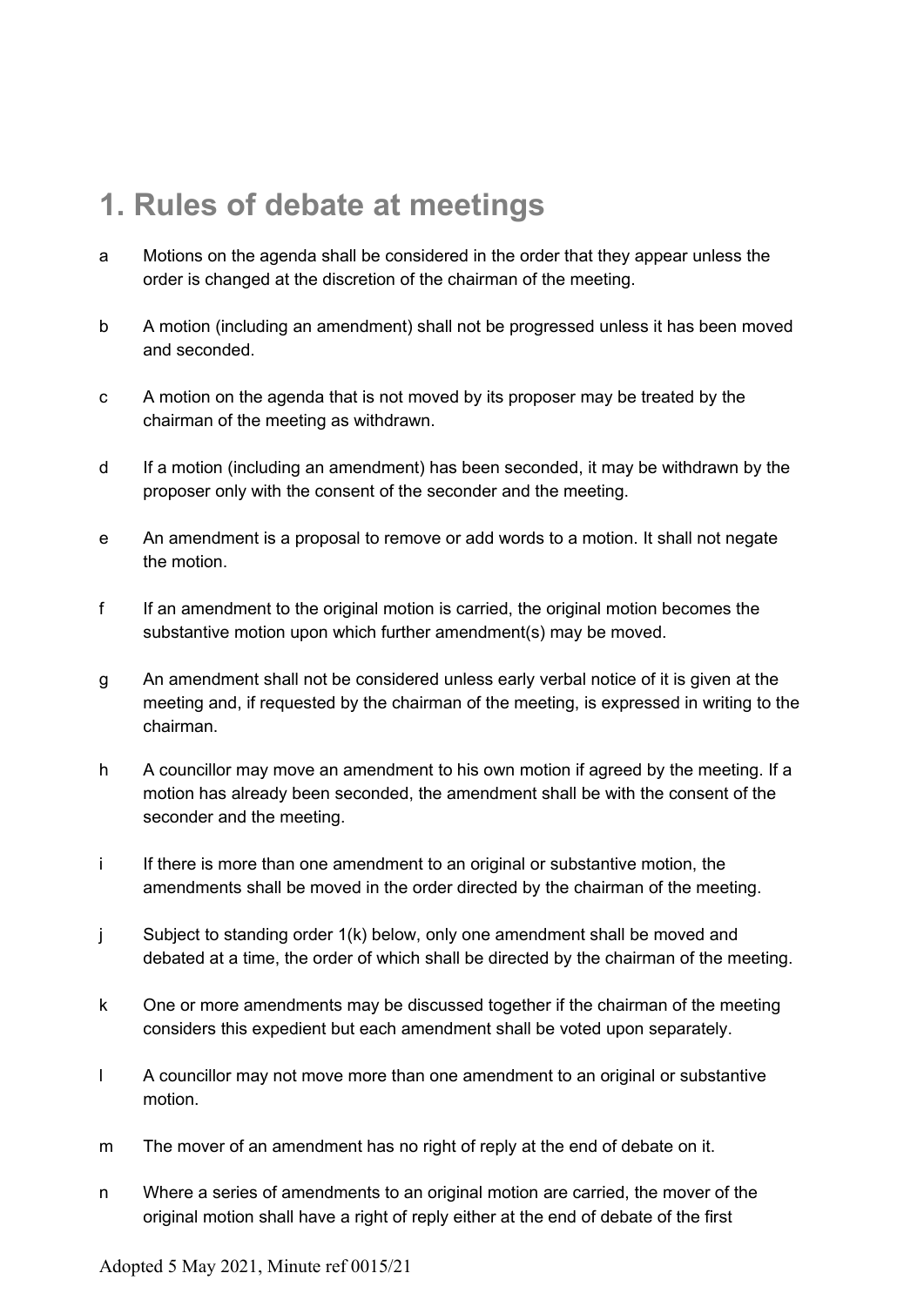amendment or at the very end of debate on the final substantive motion immediately before it is put to the vote.

- o Unless permitted by the chairman of the meeting, a councillor may speak once in the debate on a motion except:
	- i. to speak on an amendment moved by another councillor;
	- ii. to move or speak on another amendment if the motion has been amended since he last spoke;
	- iii. to make a point of order;
	- iv. to give a personal explanation; or
	- v. in exercise of a right of reply.
- p During the debate of a motion, a councillor may interrupt only on a point of order or a personal explanation and the councillor who was interrupted shall stop speaking. A councillor raising a point of order shall identify the standing order which he considers has been breached or specify the other irregularity in the proceedings of the meeting he is concerned by.
- q A point of order shall be decided by the chairman of the meeting and his decision shall be final.
- r When a motion is under debate, no other motion shall be moved except:
	- i. to amend the motion;
	- ii. to proceed to the next business;
	- iii. to adjourn the debate;
	- iv. to put the motion to a vote;
	- v. to ask a person to be no longer heard or to leave the meeting;
	- vi. to refer a motion to a committee or sub-committee for consideration;
	- vii. to exclude the public and press;
	- viii. to adjourn the meeting; or
	- ix. to suspend particular standing order(s) excepting those which reflect mandatory statutory requirements.
	- s. Before an original or substantive motion is put to the vote, the chairman of the meeting shall be satisfied that the motion has been sufficiently debated and that the mover of the motion under debate has exercised or waived his right of reply.

t. Excluding motions moved understanding order 1(r) above, the contributions or speeches by a councillor shall relate only to the motion under discussion and shall not exceed 5 minutes without the consent of the chairman of the meeting*.*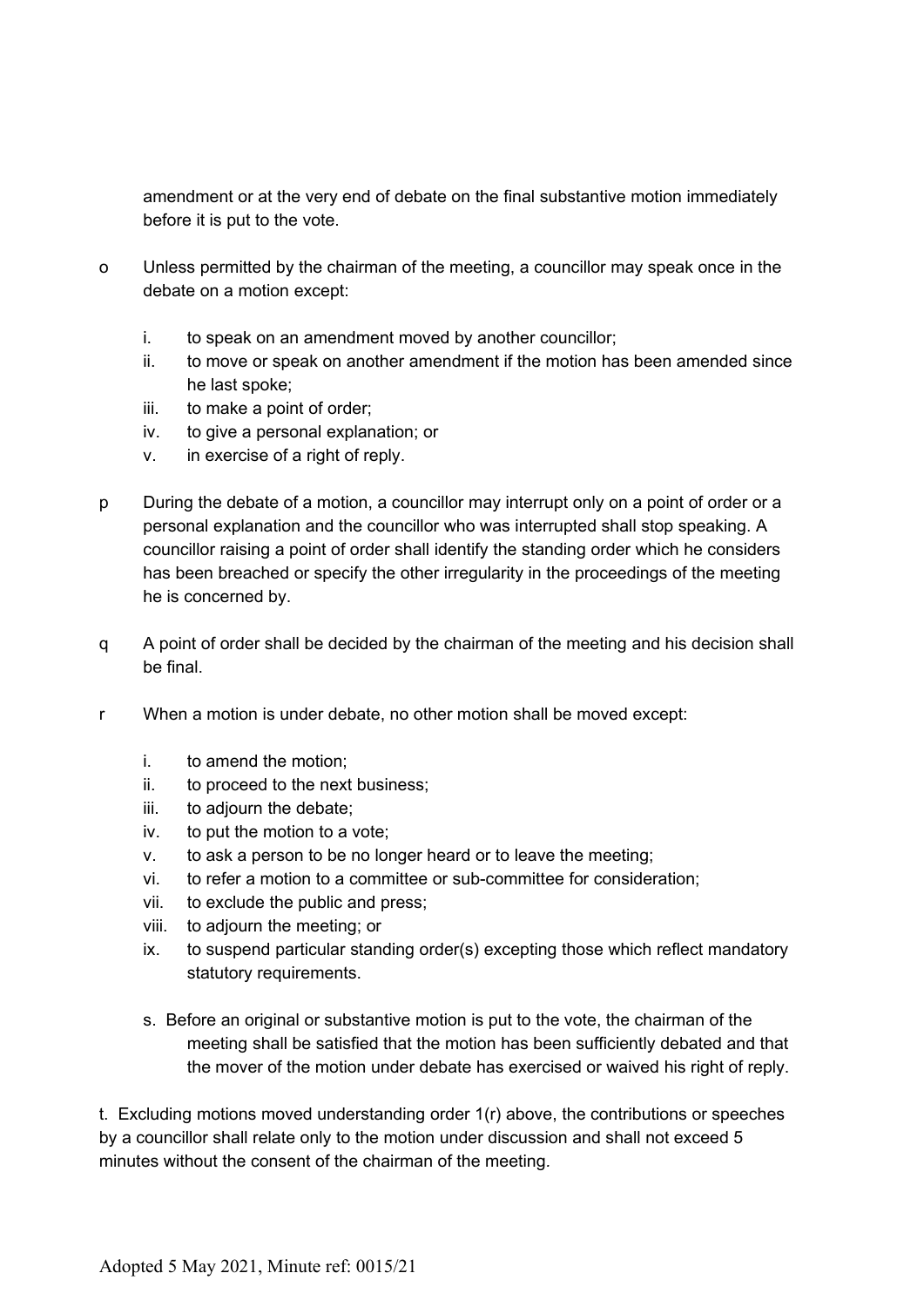## **2. Disorderly conduct at meetings**

- a No person shall obstruct the transaction of business at a meeting or behave offensively or improperly. If this standing order is ignored, the chairman of the meeting shall request such person(s) to moderate or improve their conduct.
- b If person(s) disregard the request of the chairman of the meeting to moderate or improve their conduct, any councillor or the chairman of the meeting may move that the person be no longer heard or excluded from the meeting. The motion, if seconded, shall be put to the vote without discussion.
- c If a resolution made under standing order 2(b) above is ignored, the chairman of the meeting may take further reasonable steps to restore order or to progress the meeting. This may include temporarily suspending or closing the meeting.

# **3. Meetings generally**

- **Full Council meetings**
- **Committee meetings**
- Sub-committee meetings
- $\mathcal{L}_{\mathcal{A}}$ a Meetings shall not take place in premises which at the time of the meeting are used for the supply of alcohol, unless no other premises are available free of charge or at a reasonable cost.
- $\mathcal{L}_{\mathcal{A}}$ b The minimum three clear days for notice of a meeting does not include the day on which notice was issued, the day of the meeting, a Sunday, a day of the Christmas break, a day of the Easter break or of a bank holiday or a day appointed for public thanksgiving or mourning.
	- c The minimum three clear days' public notice for a meeting does not include the day on which the notice was issued or the day of the meeting unless the meeting is convened at shorter notice.
- **The Contract** d Meetings shall be open to the public unless their presence is prejudicial to the public interest by reason of the confidential nature of the business to be transacted or for other special reasons. The public's exclusion from part or all of a meeting shall be by a resolution which shall give reasons for the public's exclusion.
	- e Members of the public may make representations, answer questions and give evidence at a meeting which they are entitled to attend in respect of the business on the agenda.

 $\mathcal{L}_{\mathcal{A}}$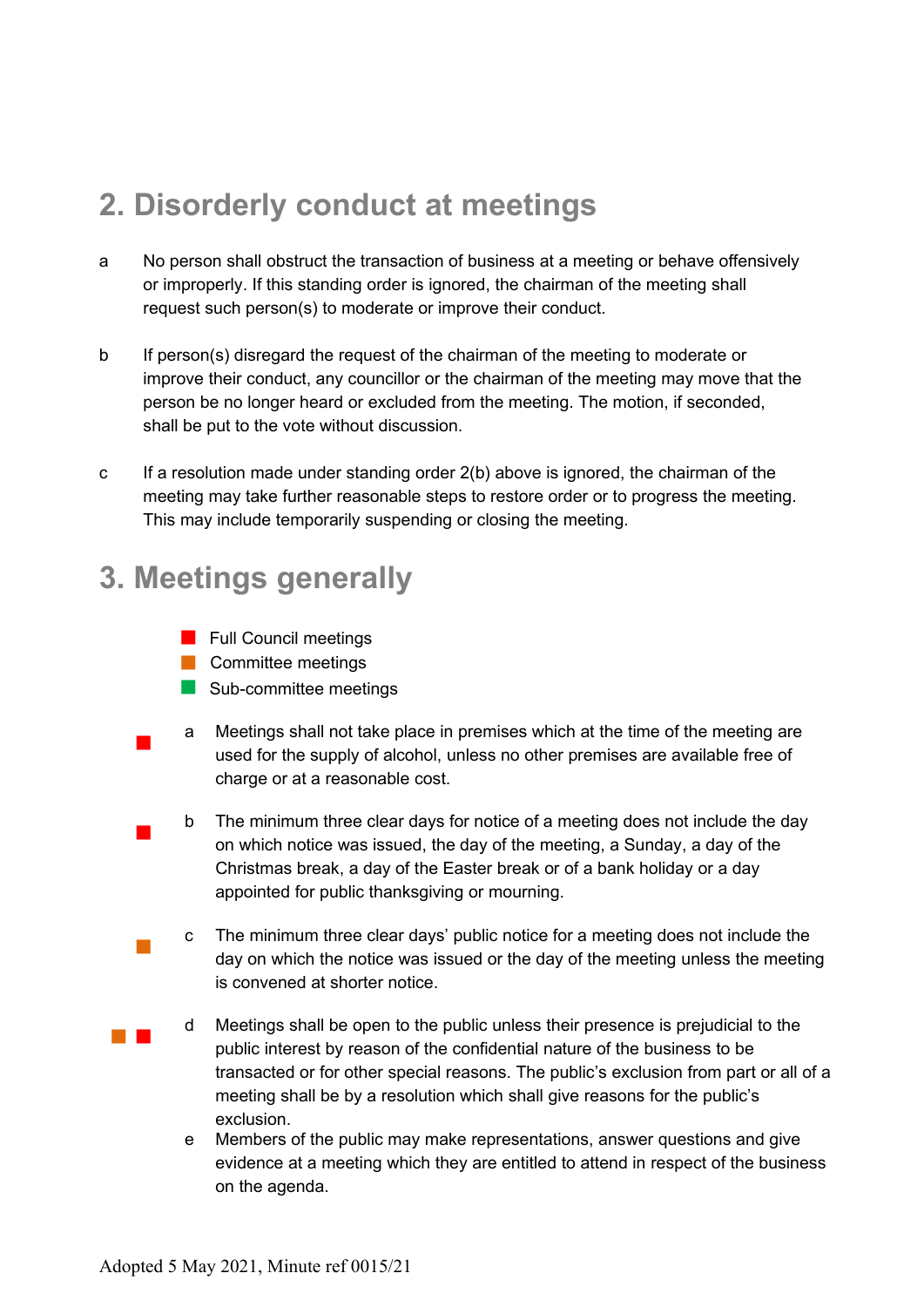- f The period of time designated for public participation at a meeting in accordance with standing order 3(e) above shall not exceed 15 minutes unless directed by the chairman of the meeting.
- g Subject to standing order 3(f) above, a member of the public shall not speak for more than 10 mins*.*
- h In accordance with standing order 3(e) above, a question shall not require a response at the meeting nor start a debate on the question. The chairman of the meeting may direct that a written or oral response be given.
- i A person shall raise his hand when requesting to speak.
- j A person who speaks at a meeting shall direct his comments to the chairman of the meeting.
- k Only one person is permitted to speak at a time. If more than one person wants to speak, the chairman of the meeting shall direct the order of speaking.
- l Subject to standing order 3(m), a person who attends a meeting is permitted to report on the meeting whilst the meeting is open to the public. To 'report' means to film, photograph, make an audio recording of meeting proceedings, use any other means for enabling persons not present to see or hear the meeting as it takes place or later or to report or provide oral or written commentary about the meeting so that the report or commentary is available as the meeting takes place or later to persons not present.
- m A person present at a meeting may not provide an oral report or oral commentary about a meeting as it takes place without permission.
- n The press shall be provided with reasonable facilities for the taking of their report of all or part of a meeting at which they are entitled to be present.
- o Subject to standing orders which indicate otherwise, anything authorised or required to be done by, to or before the Chairman of the Council may in his absence be done by, to or before the Vice-Chairman of the Council (if any).
- p The Chairman, if present, shall preside at a meeting. If the Chairman is absent from a meeting, the Vice-Chairman, if present, shall preside. If both the Chairman and the Vice-Chairman are absent from a meeting, a councillor as chosen by the councillors present at the meeting shall preside at the meeting.
- q Subject to a meeting being quorate, all questions at a meeting shall be decided by a majority of the councillors and non-councillors with voting rights present and voting.
- r The chairman of a meeting may give an original vote on any matter put to the vote, and in the case of an equality of votes may exercise his casting vote whether or not he gave an original vote.

*See standing orders 5(i) and (j) below for the different rules that apply in the election of the Chairman of the Council at the annual meeting of the council.*

s Unless standing orders provide otherwise, voting on a question shall be by a show of hands. At the request of a councillor, the voting on any question shall be recorded so as to show whether each councillor present and voting gave his vote for or against that question. Such a request shall be made before moving on to

 $\mathcal{L}^{\text{max}}_{\text{max}}$ 

 $\mathcal{L}^{\text{max}}_{\text{max}}$ 

 $\mathcal{L}^{\text{max}}_{\text{max}}$ 

 $\overline{\phantom{a}}$ 

 $\mathcal{L}_{\mathcal{A}}$ 

a na ka

**Contract Contract** 

 $\mathcal{L}_{\mathcal{A}}$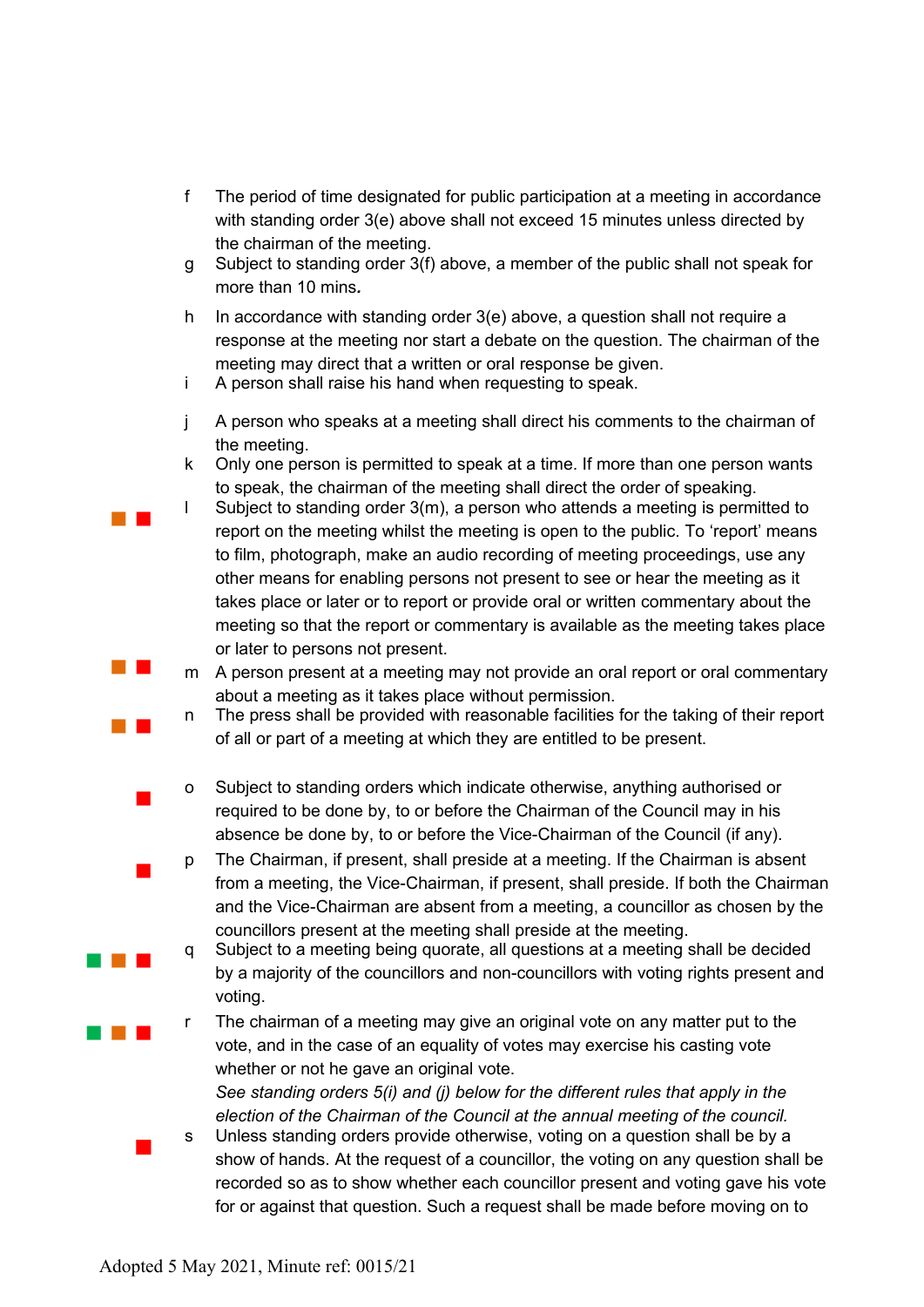the next item of business on the agenda.

- t The minutes of a meeting shall include an accurate record of the following:
	- i. the time and place of the meeting;
	- ii. the names of councillors present and the names of the councillors who are absent;
	- iii. interests that have been declared by councillors and non-councillors with voting rights;
	- iv. the grant of dispensations (if any) to councillors and non-councillors with voting rights;
	- v. whether a councillor or non-councillor with voting rights left the meeting when matters that they held interests in were being considered;
	- vi. if there was a public participation session; and
	- vii. the resolutions made.

. . .

a na ma

 $\overline{\phantom{a}}$ 

- u A councillor or a non-councillor with voting rights who has a disclosable pecuniary interest or another interest as set out in the council's code of conduct in a matter being considered at a meeting is subject to statutory limitations or restrictions under the code on his right to participate and vote on that matte
- v No business may be transacted at a meeting unless at least one-third of the whole number of members of the council are present and in no case shall the quorum of a meeting be less than three.

*See standing order 4d(viii) below for the quorum of a committee or subcommittee meeting.* 

- w If a meeting is or becomes inquorate no business shall be transacted and the meeting shall be closed. The business on the agenda for the meeting shall be adjourned to another meeting.
- x A meeting shall not exceed a period of 3 hours

# **4. Committees and sub-committees**

- a Unless the council determines otherwise, a committee may appoint a sub-committee whose terms of reference and members shall be determined by the committee.
- b The members of a committee may include non-councillors unless it is a committee which regulates and controls the finances of the council.
- c Unless the council determines otherwise, all the members of an advisory committee and a sub-committee of the advisory committee may be non-councillors.
- d The council may appoint standing committees or other committees as may be necessary, and: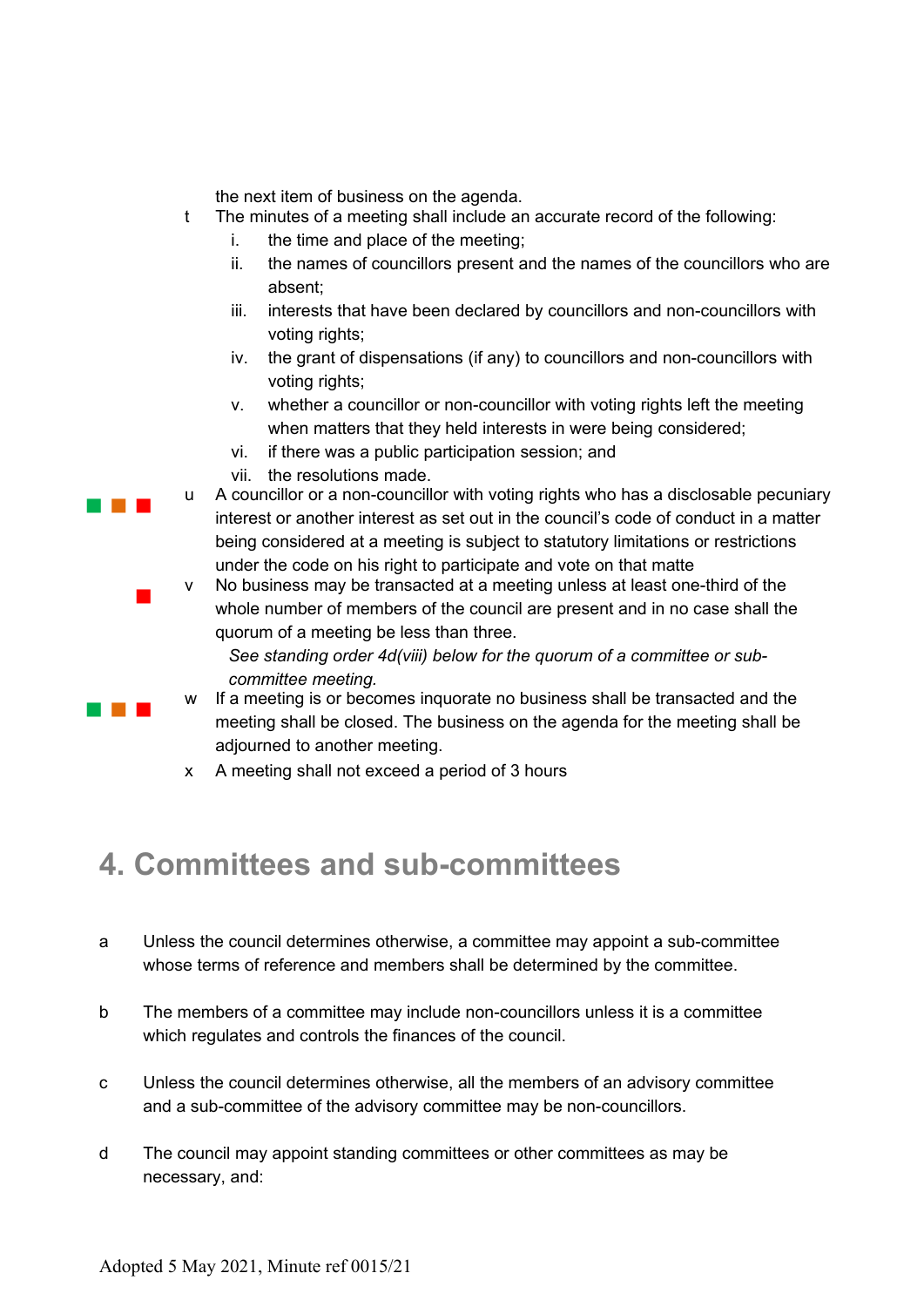- i. shall determine their terms of reference;
- ii. shall determine the number and time of the ordinary meetings of a standing committee up until the date of the next annual meeting of full council;
- iii. shall permit a committee, other than in respect of the ordinary meetings of a committee, to determine the number and time of its meetings;
- iv. shall, subject to standing orders 4(b) and (c) above, appoint and determine the terms of office of members of such a committee;
- v. may, subject to standing orders 4(b) and (c) above, appoint and determine the terms of office of the substitute members to a committee whose role is to replace the ordinary members at a meeting of a committee if the ordinary members of the committee confirm to the Proper Officer *3* days before the meeting that they are unable to attend;
- vi. shall, after it has appointed the members of a standing committee, appoint the chairman of the standing committee;
- vii. shall permit a committee other than a standing committee, to appoint its own chairman at the first meeting of the committee;
- viii. shall determine the place, notice requirements and quorum for a meeting of a committee and a sub-committee which shall be no less than three;
- ix. shall determine if the public may participate at a meeting of a committee;
- x. shall determine if the public and press are permitted to attend the meetings of a sub-committee and also the advance public notice requirements, if any, required for the meetings of a sub-committee;
- xi. shall determine if the public may participate at a meeting of a sub-committee that they are permitted to attend; and
- xii. may dissolve a committee or sub-committee.

# **5. Ordinary council meetings**

- **a** In an election year, the annual meeting of the council shall be held on or within 14 days following the day on which the new councillors elected take office.
- **b** In a year which is not an election year, the annual meeting of a council shall be held on such day in May as the council may direct.
- **c** If no other time is fixed, the annual meeting of the council shall take place at 6pm.
- **d** In addition to the annual meeting of the council, at least three other ordinary meetings shall be held in each year on such dates and times as the council directs.
- **e** The first business conducted at the annual meeting of the council shall be the election of the Chairman and Vice-Chairman (if there is one) of the Council.
- **f** The Chairman of the Council, unless he has resigned or becomes disqualified, shall continue in office and preside at the annual meeting until his successor is elected at the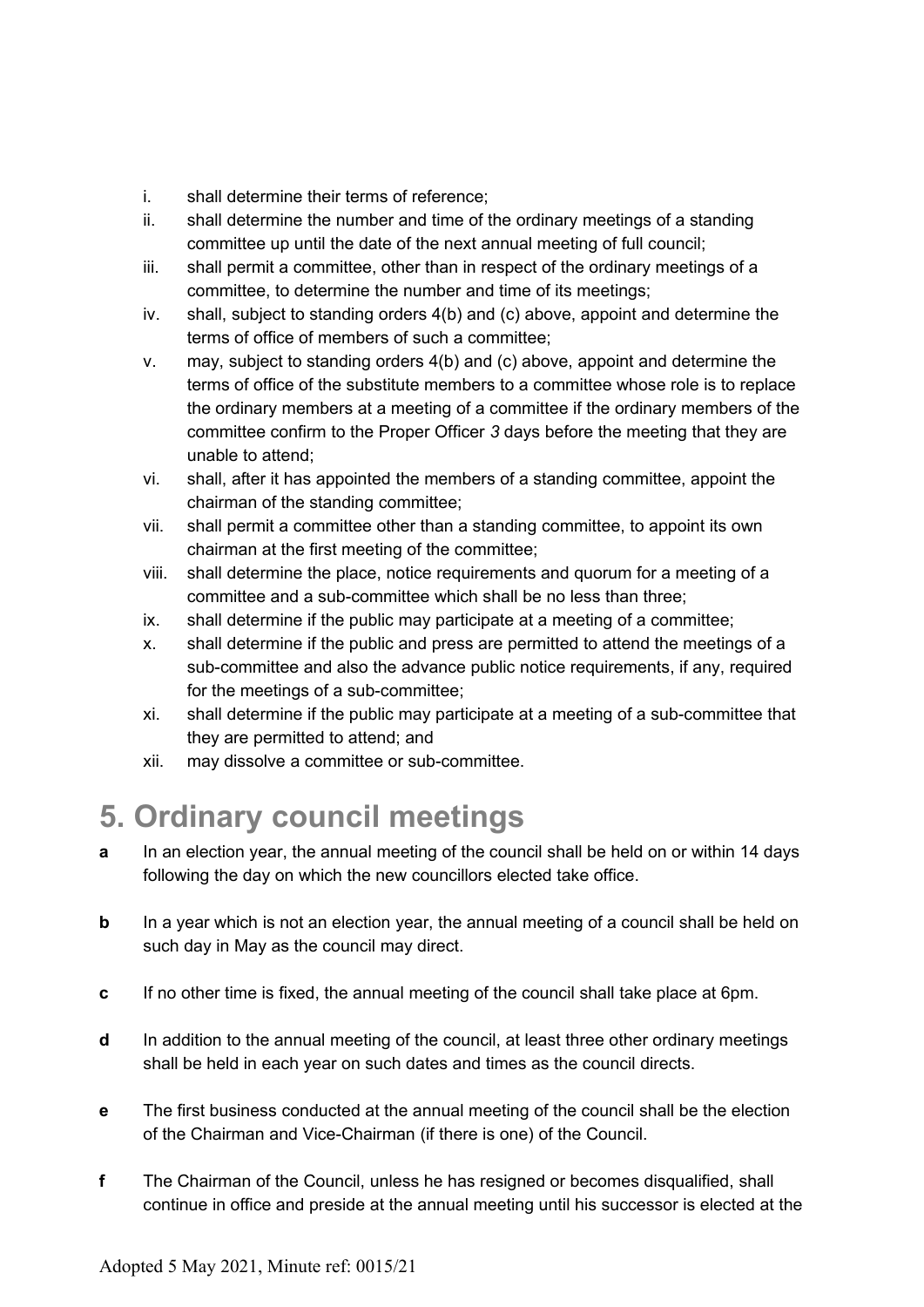next annual meeting of the council.

- **g** The Vice-Chairman of the Council, if any, unless he resigns or becomes disqualified, shall hold office until immediately after the election of the Chairman of the Council at the next annual meeting of the council.
- **h** In an election year, if the current Chairman of the Council has not been re-elected as a member of the council, he shall preside at the meeting until a successor Chairman of the Council has been elected. The current Chairman of the Council shall not have an original vote in respect of the election of the new Chairman of the Council but must give a casting vote in the case of an equality of votes.
- **i** In an election year, if the current Chairman of the Council has been re-elected as a member of the council, he shall preside at the meeting until a new Chairman of the Council has been elected. He may exercise an original vote in respect of the election of the new Chairman of the Council and must give a casting vote in the case of an equality of votes.
- **j** Following the election of the Chairman of the Council and Vice-Chairman (if there is one) of the Council at the annual meeting, the business shall include:
	- i. In an election year, delivery by the Chairman of the Council and councillors of their acceptance of office forms unless the council resolves for this to be done at a later date. In a year which is not an election year, delivery by the Chairman of the Council of his acceptance of office form unless the council resolves for this to be done at a later date;
	- ii. Confirmation of the accuracy of the minutes of the last meeting of the Council;
	- iii. Receipt of the minutes of the last meeting of a committee;
	- iv. Consideration of the recommendations made by a committee;
	- v. Review of delegation arrangements to committees, sub-committees, staff and other local authorities;
	- vi. Review of the terms of reference for committees;
	- vii. Appointment of members to existing committees;
	- viii. Appointment of any new committees in accordance with standing order 4;
	- ix. Review and adoption of appropriate standing orders and financial regulations;
	- x. Review of arrangements (including legal agreements) with other local authorities, not-for-profit bodies and businesses;
	- xi. Review of representation on or work with external bodies and arrangements for reporting back;
	- xii. In an election year, to make arrangements with a view to the council becoming eligible to exercise the general power of competence in the future;
	- xiii. Review of inventory of land and assets including buildings and office equipment;
	- xiv. Confirmation of arrangements for insurance cover in respect of all insured risks;
	- xv. Review of the council's and/or staff subscriptions to other bodies;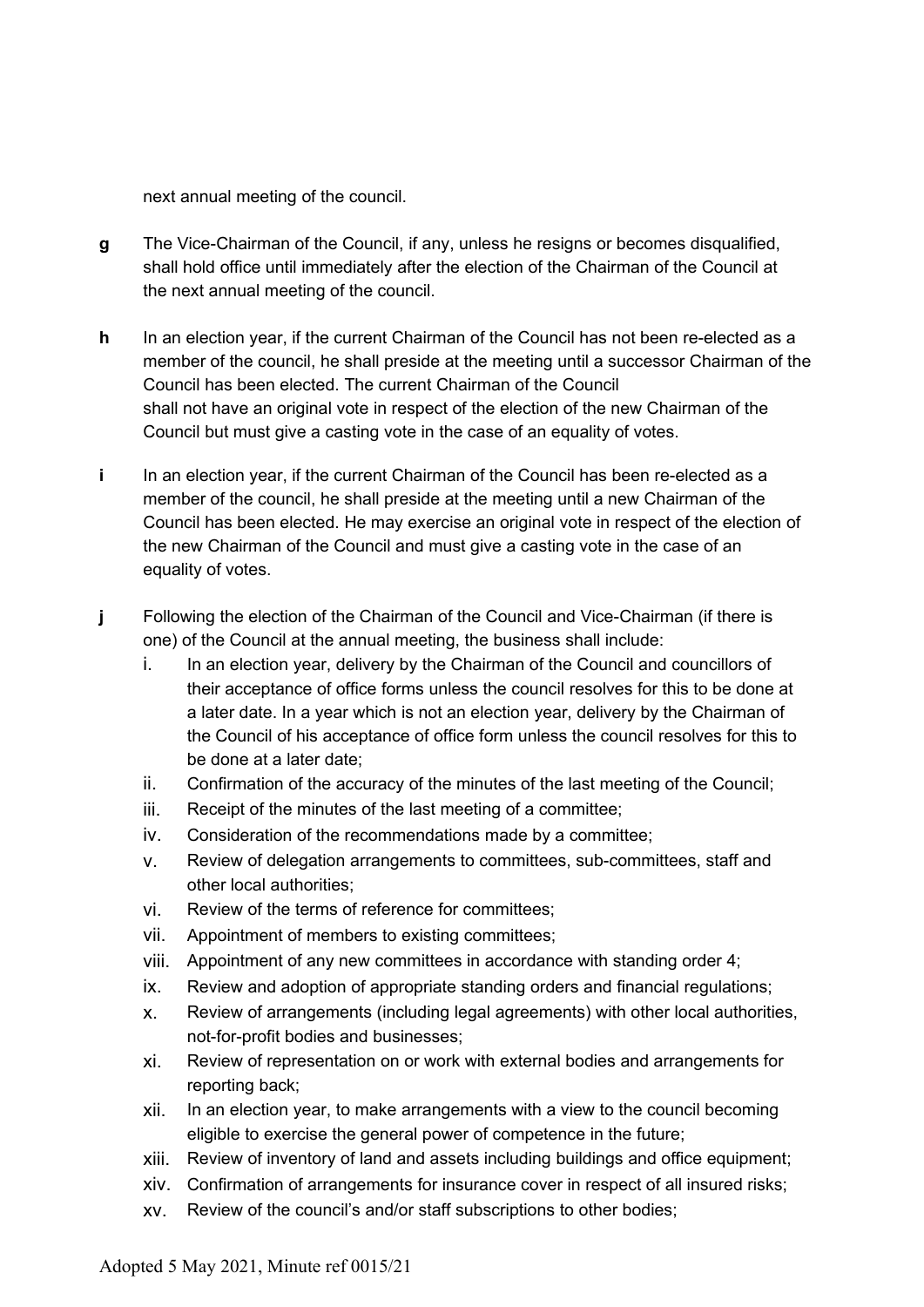- xvi. Review of the council's complaints procedure;
- xvii. Review of the Council's policies, procedures and practices in respect of its obligations under freedom of information and data protection legislation (see also standing orders 11, 20, and 21
- xviii. Review of the council's p0l0cy for dealing with the press/media;
- xix. Review of the council's employment policies and procedures;
- xx. Review of the Council's expenditure incurred under s. 137 of the Local Government Act 1972 or the general power of competence;
- xxi. Determining the time and place of ordinary meetings of the full Council up to and including the next annual meeting of full Council.

## **6. Extraordinary meetings of the council and committees and sub-committees**

- a The Chairman of the Council may convene an extraordinary meeting of the council at any time.
- b If the Chairman of the Council does not or refuses to call an extraordinary meeting of the council within seven days of having been requested in writing to do so by two councillors, any two councillors may convene an extraordinary meeting of the council. The public notice giving the time, place and agenda for such a meeting must be signed by the two councillors.
- c The chairman of a committee [or a sub-committee] may convene an extraordinary meeting of the committee [or the sub-committee] at any time.
- d If the chairman of a committee [or a sub-committee] does not or refuses to call an extraordinary meeting within *3* days of having been requested by to do so b*y 3* members of the committee [or the sub-committee], any *3* members of the committee [and the sub-committee] may convene an extraordinary meeting of a committee [and a sub-committee].

# **7. Previous resolutions**

- a A resolution shall not be reversed within six months except either by a special motion, which requires written notice by at least *3* councillors to be given to the Proper Officer in accordance with standing order 9 below, or by a motion moved in pursuance of the recommendation of a committee or a sub-committee.
- b When a motion moved pursuant to standing order 7(a) above has been disposed of, no similar motion may be moved within a further six months.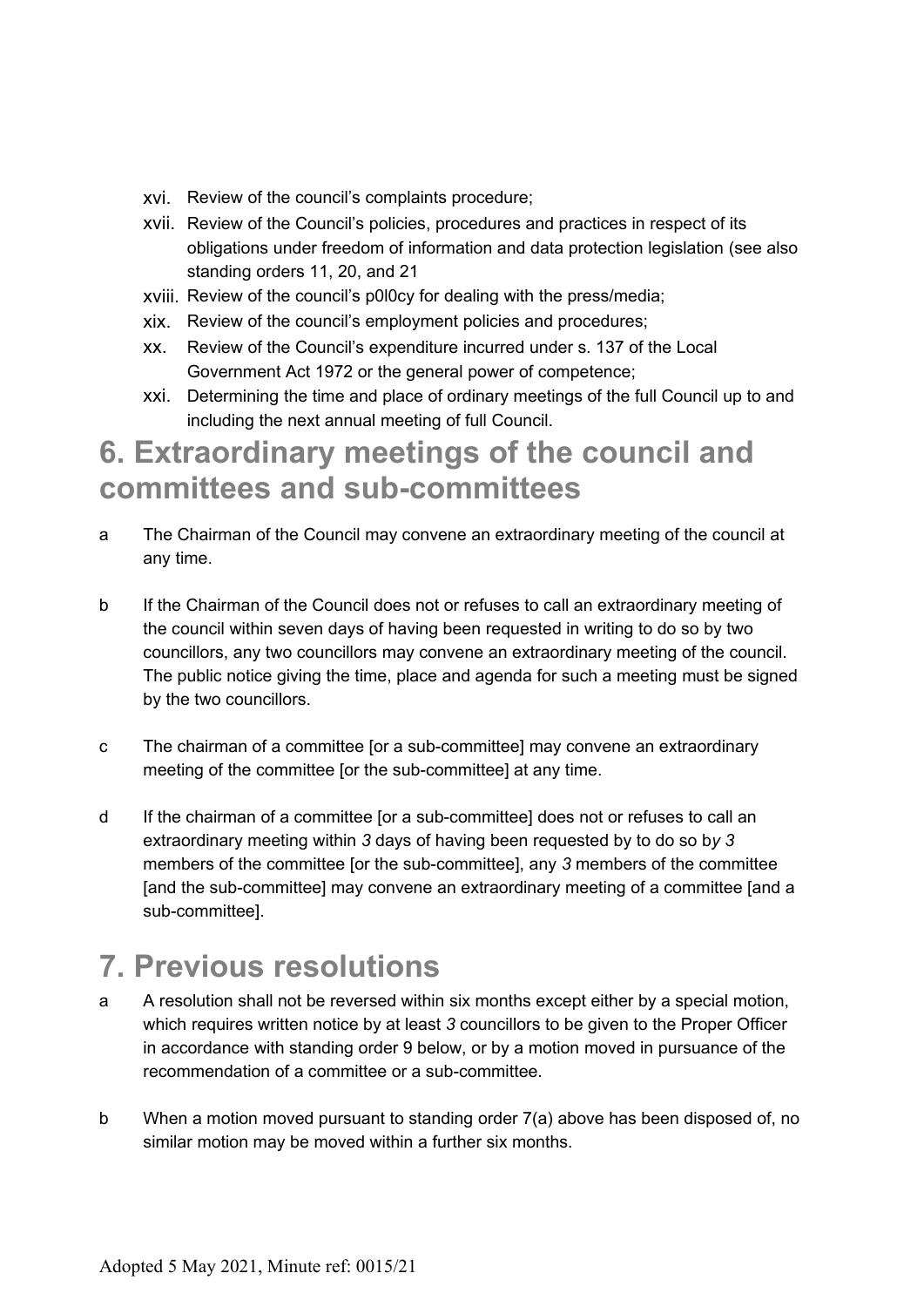## **8. Voting on appointments**

- **a** Where more than two persons have been nominated for a position to be filled by the council and none of those persons has received an absolute majority of votes in their favour, the name of the person having the least number of votes shall be struck off the list and a fresh vote taken. This process shall continue until a majority of votes is given in favour of one person. A tie in votes may be settled by the casting vote exercisable by the chairman of the meeting.
- **9. Motions for a meeting that require written notice to be given to the Proper Officer**
- a A motion shall relate to the responsibilities of the meeting which it is tabled for and in any event shall relate to the performance of the council's statutory functions, powers and obligations or an issue which specifically affects the council's area or its residents.
- b No motion may be moved at a meeting unless it is on the agenda and the mover has given written notice of its wording to the Proper Officer at least *3* clear days before the meeting. Clear days do not include the day of the notice or the day of the meeting.
- c The Proper Officer may, before including a motion on the agenda received in accordance with standing order 9(b) above, correct obvious grammatical or typographical errors in the wording of the motion.
- d If the Proper Officer considers the wording of a motion received in accordance with standing order 9(b) above is not clear in meaning, the motion shall be rejected until the mover of the motion resubmits it in writing to the Proper Officer so that it can be understood at least *3* clear days before the meeting.
- e If the wording or subject of a proposed motion is considered improper, the Proper Officer shall consult with the chairman of the forthcoming meeting or, as the case may be, the councillors who have convened the meeting, to consider whether the motion shall be included in the agenda or rejected.
- f The decision of the Proper Officer as to whether or not to include the motion on the agenda shall be final.
- g Motions received shall be recorded in a book for that purpose and numbered in the order that they are received.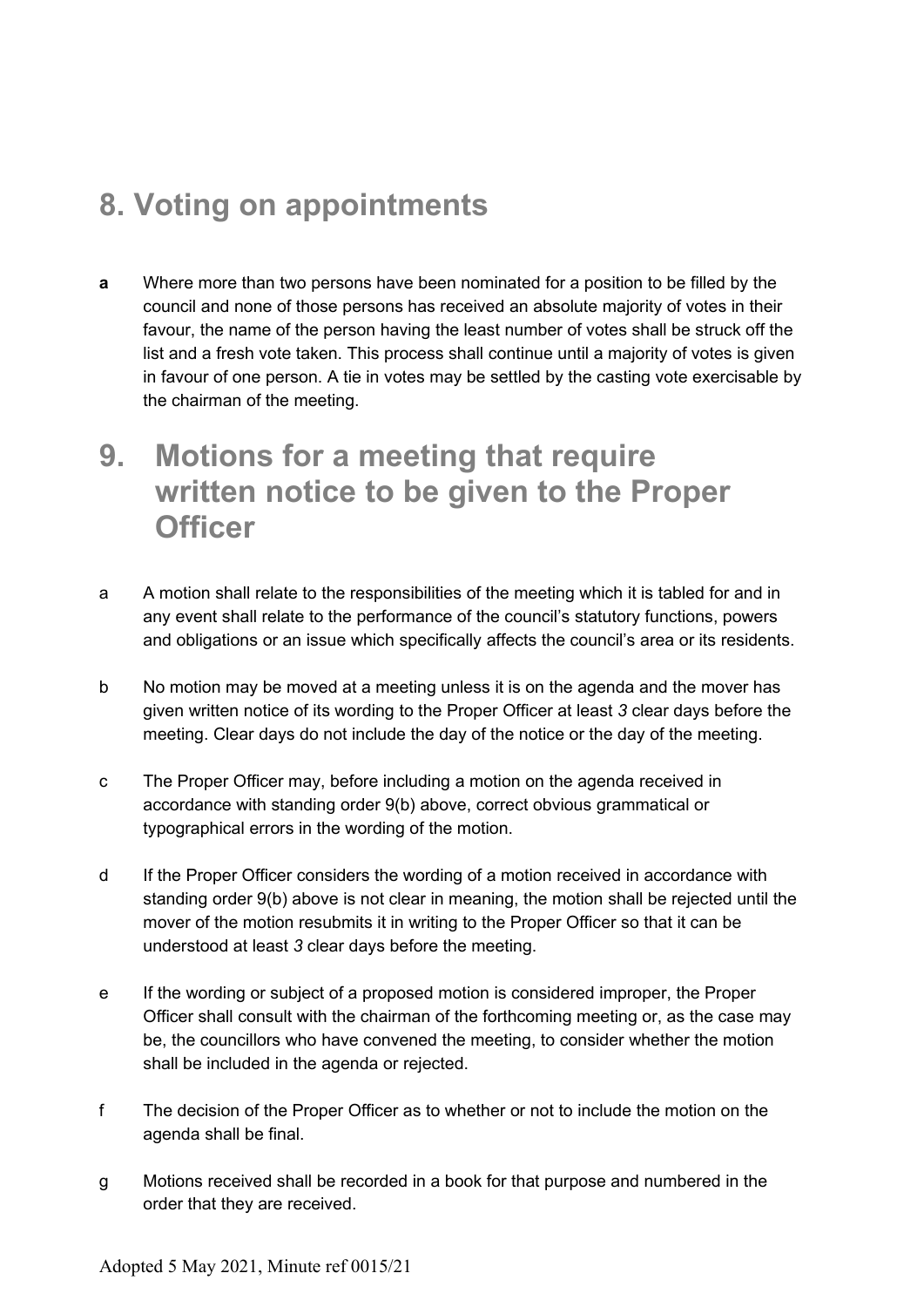h Motions rejected shall be recorded with an explanation by the Proper Officer for their rejection.

## **10. Motions at a meeting that do not require written notice**

- a The following motions may be moved at a meeting without written notice to the Proper Officer;
	- i. to correct an inaccuracy in the draft minutes of a meeting;
	- ii. to move to a vote;
	- iii. to defer consideration of a motion;
	- iv. to refer a motion to a particular committee or sub-committee;
	- v. to appoint a person to preside at a meeting;
	- vi. to change the order of business on the agenda;
	- vii. to proceed to the next business on the agenda;
	- viii. to require a written report;
	- ix. to appoint a committee or sub-committee and their members;
	- x. to extend the time limits for speaking;
	- xi. to exclude the press and public from a meeting in respect of confidential or other information which is prejudicial to the public interest;
	- xii. to not hear further from a councillor or a member of the public;
	- xiii. to exclude a councillor or member of the public for disorderly conduct;
	- xiv. to temporarily suspend the meeting;
	- xv. to suspend a particular standing order (unless it reflects mandatory statutory requirements);
	- xvi. to adjourn the meeting; or
	- xvii. to close the meeting.

## **11. Management of information**

#### See also standing order 20

- a The Council shall have in place and keep under review, technical and organisational measures to keep secure information (including personal data) which it holds in paper and electronic form. Such arrangements shall include deciding who has access to personal data and encryption of personal data.
- b The Council shall have in place, and keep under review, policies for the retention and safe destruction of all information (including personal data) which it holds in paper and electronic form. The Council's retention policy shall confirm the period for which information (including personal data) shall be retained or if this is not possible the criteria used to determine that period (e,g, the Limitation Act 1980).
- c The agenda, papers that support the agenda and the minutes of a meeting shall not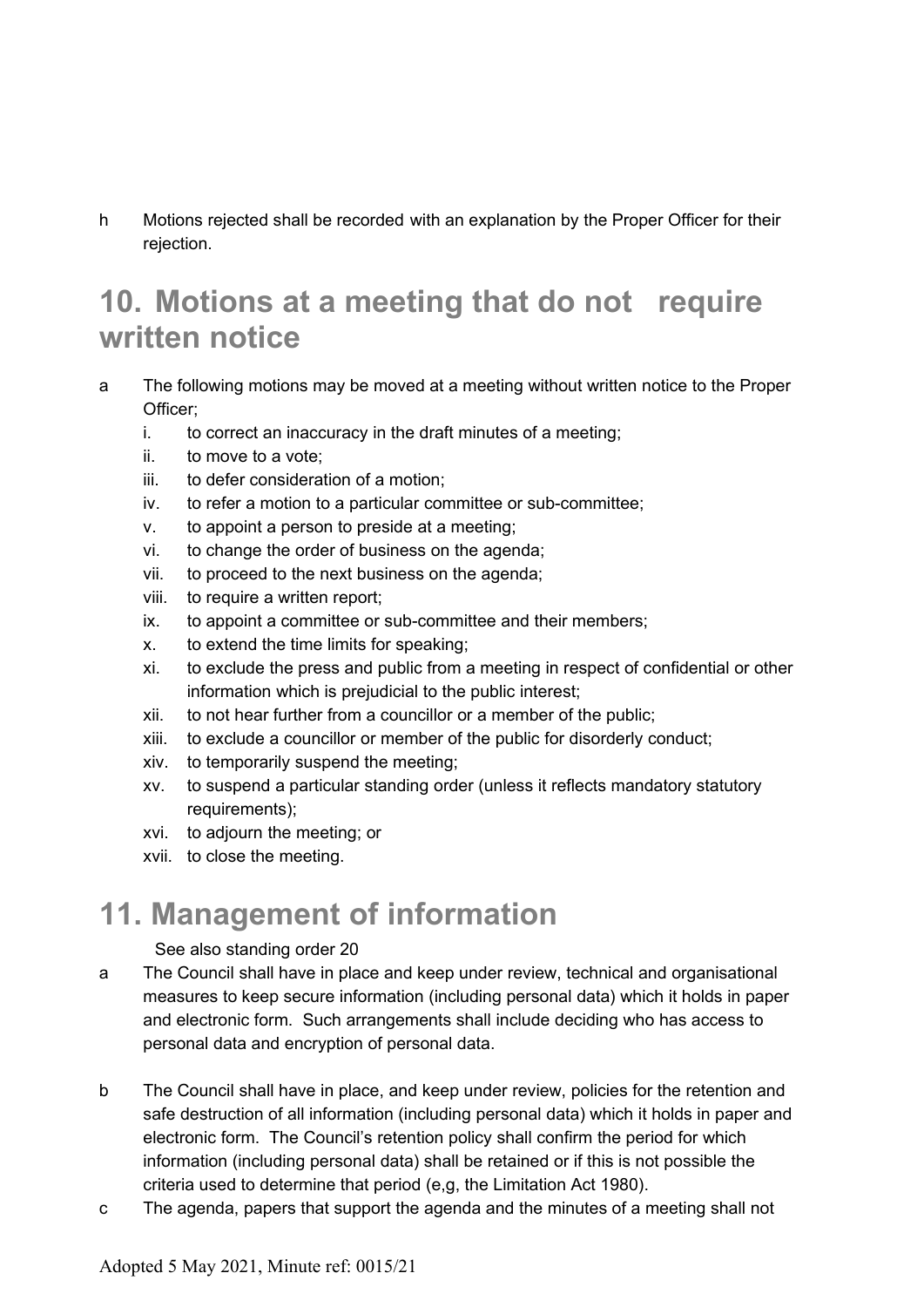disclose or otherwise undermine confidential information or personal data without legal justification.

d Councillors, staff, the Council's contractors and agents shall not disclose confidential information or personal data without legal justification.

# **12. Draft minutes**

- **a** If the draft minutes of a preceding meeting have been served on councillors with the agenda to attend the meeting at which they are due to be approved for accuracy, they shall be taken as read.
- **b** There shall be no discussion about the draft minutes of a preceding meeting except in relation to their accuracy. A motion to correct an inaccuracy in the draft minutes shall be moved in accordance with standing order 10(a)(i) above.
- **c** The accuracy of draft minutes, including any amendment(s) made to them, shall be confirmed by resolution and shall be signed by the chairman of the meeting and stand as an accurate record of the meeting to which the minutes relate.
- **d** If the chairman of the meeting does not consider the minutes to be an accurate record of the meeting to which they relate, he shall sign the minutes and include a paragraph in the following terms or to the same effect:

"The chairman of this meeting does not believe that the minutes of the meeting of the ( ) held on [date] in respect of ( ) were a correct record but his view was not upheld by the meeting and the minutes are confirmed as an accurate record of the proceedings."

- **e** If the Council's gross annual income or expenditure (whichever is higher) does not exceed £25,000, it shall publish draft minutes on a website which is publicly accessible and free of charge not later than one month after the meeting has taken place.
- **f** Subject to the publication of draft minutes in accordance with standing order 12(e) and standing order 20(a) and following a resolution which confirms the accuracy of the minutes of a meeting, the draft minutes or recordings of the meeting for which approved minutes exist shall be destroyed.

## **13***.* **Code of conduct and dispensations**

*See also standing order 3(u) above.* 

- a All councillors and non-councillors with voting rights shall observe the code of conduct adopted by the council.
- b Unless he has been granted a dispensation, a councillor or non-councillor with voting rights shall withdraw from a meeting when it is considering a matter in which he has a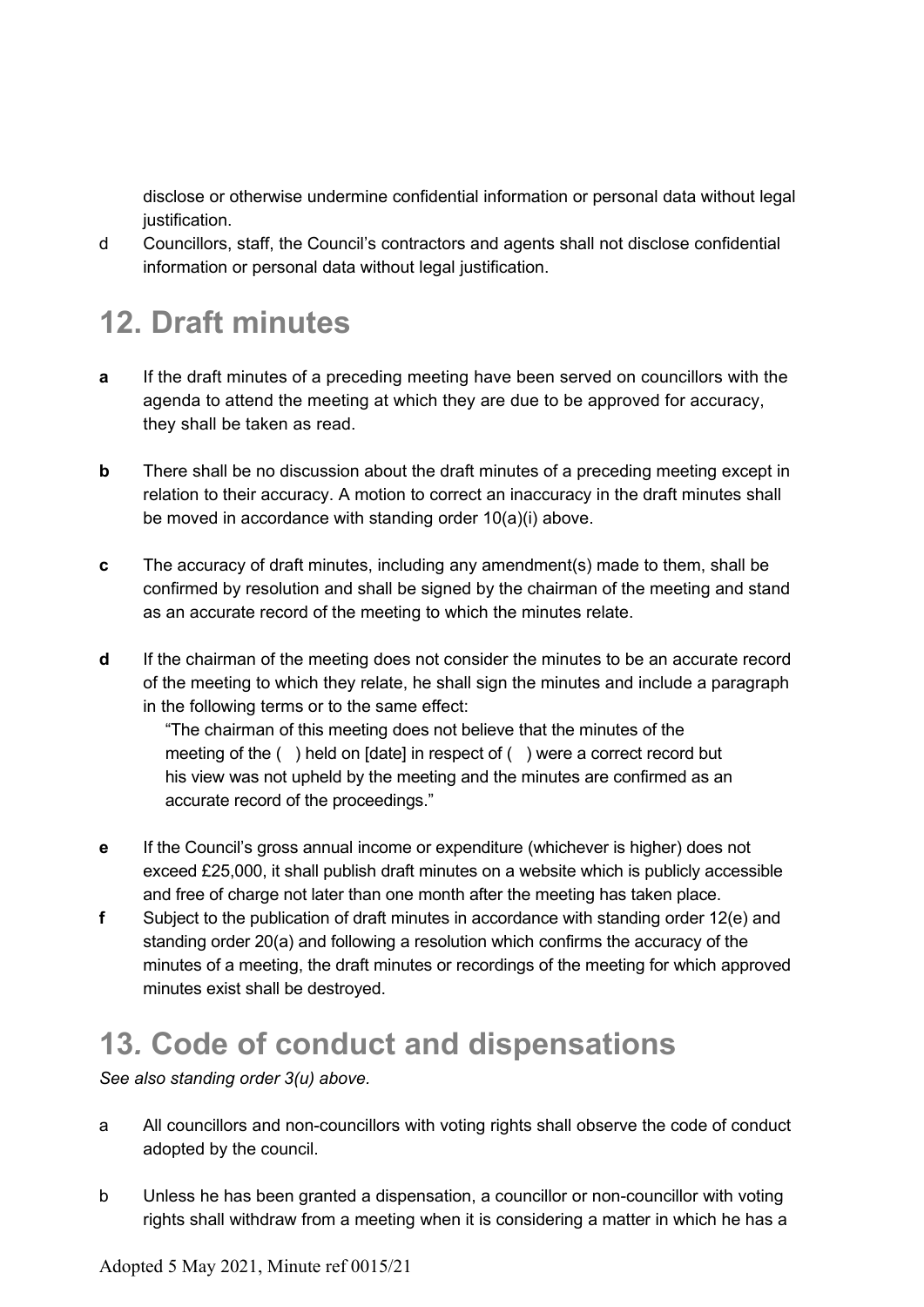disclosable pecuniary interest. He may return to the meeting after it has considered the matter in which he had the interest.

- c Unless he has been granted a dispensation, a councillor or non-councillor with voting rights shall withdraw from a meeting when it is considering a matter in which he has another interest if so required by the council's code of conduct. He may return to the meeting after it has considered the matter in which he had the interest.
- d Dispensation requests shall be in writing and submitted to the Proper Officer as soon as possible before the meeting, or failing that, at the start of the meeting for which the dispensation is required.
- e A decision as to whether to grant a dispensation shall be made by a meeting of the council, or committee or sub-committee for which the dispensation is required and that decision is final.
- f A dispensation request shall confirm:
	- **i.** the description and the nature of the disclosable pecuniary interest or other interest to which the request for the dispensation relates;
	- **ii.** whether the dispensation is required to participate at a meeting in a discussion only or a discussion and a vote;
	- **iii.** the date of the meeting or the period (not exceeding four years) for which the dispensation is sought; and
	- **iv.** an explanation as to why the dispensation is sought.
- g Subject to standing orders 13(d) and (f) above, a dispensation request shall be considered at the beginning of the meeting for which the dispensation is required.
- h A dispensation may be granted in accordance with standing order 13(e) above if having regard to all relevant circumstances the following applies:
	- i. without the dispensation the number of persons prohibited from participating in the particular business would be so great a proportion of the meeting transacting the business as to impede the transaction of the business or
	- ii. granting the dispensation is in the interests of persons living in the council's area or
	- iii. it is otherwise appropriate to grant a dispensation.

### **14.Code of conduct complaints**

**a** Upon notification by the District or Unitary Council that it is dealing with a complaint that a councillor or non-councillor with voting rights has breached the council's code of conduct, the Proper Officer shall, subject to standing order 11 above, report this to the council.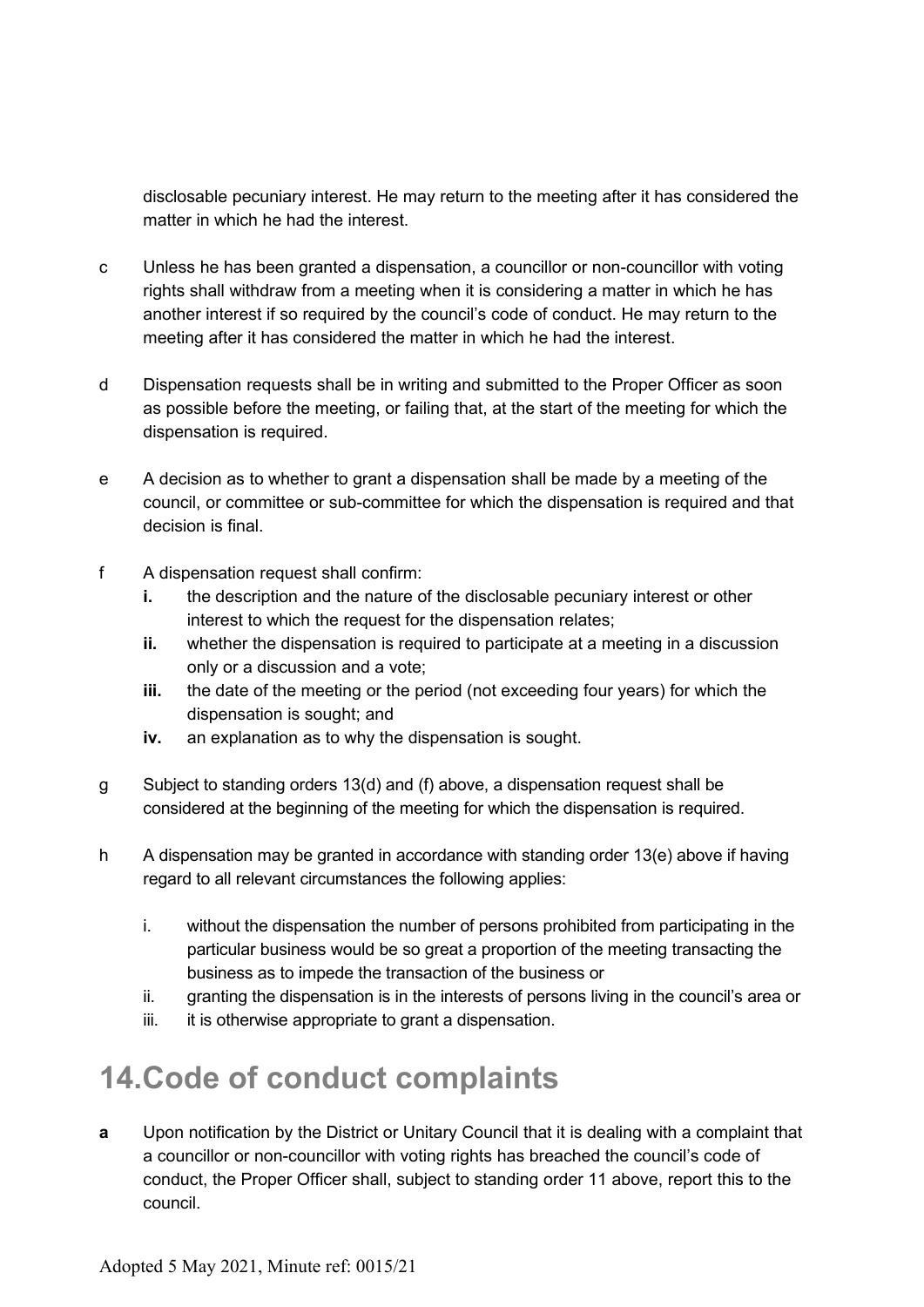- **b** Where the notification in standing order 14(a) above relates to a complaint made by the Proper Officer, the Proper Officer shall notify the Chairman of Council of this fact, and the Chairman shall nominate another staff member to assume the duties of the Proper Officer in relation to the complaint until it has been determined and the council has agreed what action, if any, to take in accordance with standing order 14(d) below].
- **c** The council may:
	- i. provide information or evidence where such disclosure is necessary to progress an investigation of the complaint or is required by law;
	- ii. seek information relevant to the complaint from the person or body with statutory responsibility for investigation of the matter;
- **d** Upon notification by the District or Unitary Council that a councillor or non-councillor with voting rights has breached the council's code of conduct, the council shall consider what, if any, action to take against him. Such action excludes disqualification or suspension from office.

# **15. Proper Officer**

- a The Proper Officer shall be either (i) the clerk or (ii) other staff member(s) nominated by the council to undertake the work of the Proper Officer when the Proper Officer is absent.
- b The Proper Officer shall:
	- I.

at least three clear days before a meeting of the council, a committee and a subcommittee,

- serve on councillors by delivery or post at their residences or by email authenticated in such a manner as the Proper Officer thinks fit, a signed summons confirming the time, place and the agenda (provided the councillor has consented to service by email), and
- provide, in a conspicuous place, public notice of the time, place and agenda (provided that the public notice with agenda of an extraordinary meeting of the Council convened by councillors is signed by them).

*See standing order 3(b) above for the meaning of clear days for a meeting of a full council and standing order 3 (c) above for a meeting of a committee.*

- ii. subject to standing order 9 above, include on the agenda all motions in the order received unless a councillor has given written notice at least 3 days before the meeting confirming his withdrawal of it;
- iii. convene a meeting of full council for the election of a new Chairman of the Council, occasioned by a casual vacancy **in his office;**
- iv. facilitate inspection of the minute book by local government electors;
- v. receive and retain copies of byelaws made by other local authorities;
- vi. hold acceptance of office forms from councillors;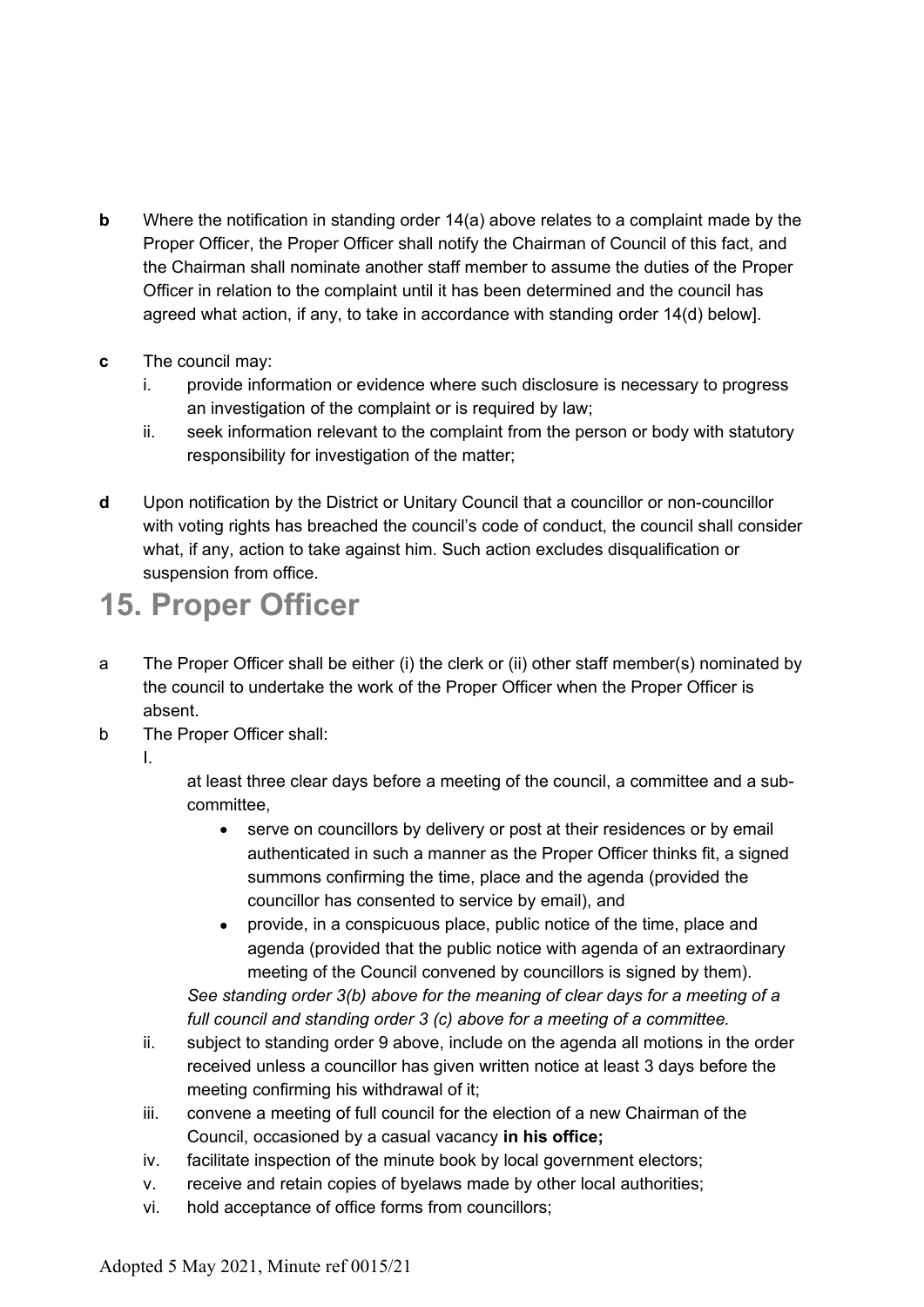- vii. hold a copy of every councillor's register of interests;
- viii. assist with responding to requests made under freedom of Information legislation and rights exercisable under data protection legislation, in accordance with the council's relevant policies and procedures;
- ix. liaise, as appropriate, with the Council's Data Protection Officer;
- x. receive and send general correspondence and notices on behalf of the council except where there is a resolution to the contrary;
- xi. assist in the organisation, storage of, access to, security of and destruction of information held by the Council in paper and electronic form subject to the requirements of data protection and freedom of information legislation and other legitimate requirements (e.g. the Limitation Act 1980);
- xii. arrange for legal deeds to be executed; *See also standing order 23.*
- xiii. arrange or manage the prompt authorisation, approval, and instruction regarding any payments to be made by the Council in accordance with its financial regulations;
- xiv. record every planning application notified to the Council and the Council's response to the local planning authority in a book for such purpose;
- xv. refer a planning application received by the Council to the Chairman or in his absence the Vice-Chairman (if there is one) of the Council within two working days of receipt to facilitate an extraordinary meeting if the nature of a planning application requires consideration before the next ordinary meeting;
- xvi. manage access to information about the Council via the publication scheme; and
- xvii. retain custody of the seal of the council (if there is one) which shall not be used without a resolution to that effect. *See also standing order 23.*

### **16***.***Responsible Financial Officer**

**a** The Council shall appoint appropriate staff member(s) to undertake the work of the Responsible Financial Officer when the Responsible Financial Officer is absent.

## **17.Accounts and accounting statements**

- a "Proper practices" in standing orders refer to the most recent version of Governance and Accountability for Local Councils – a Practitioners' Guide.
- b All payments by the council shall be authorised, approved and paid in accordance with the law, proper practices and the council's financial regulations.
- c The Responsible Financial Officer shall supply to each councillor as soon as practicable after 30 June, 30 September and 31 December in each year a statement to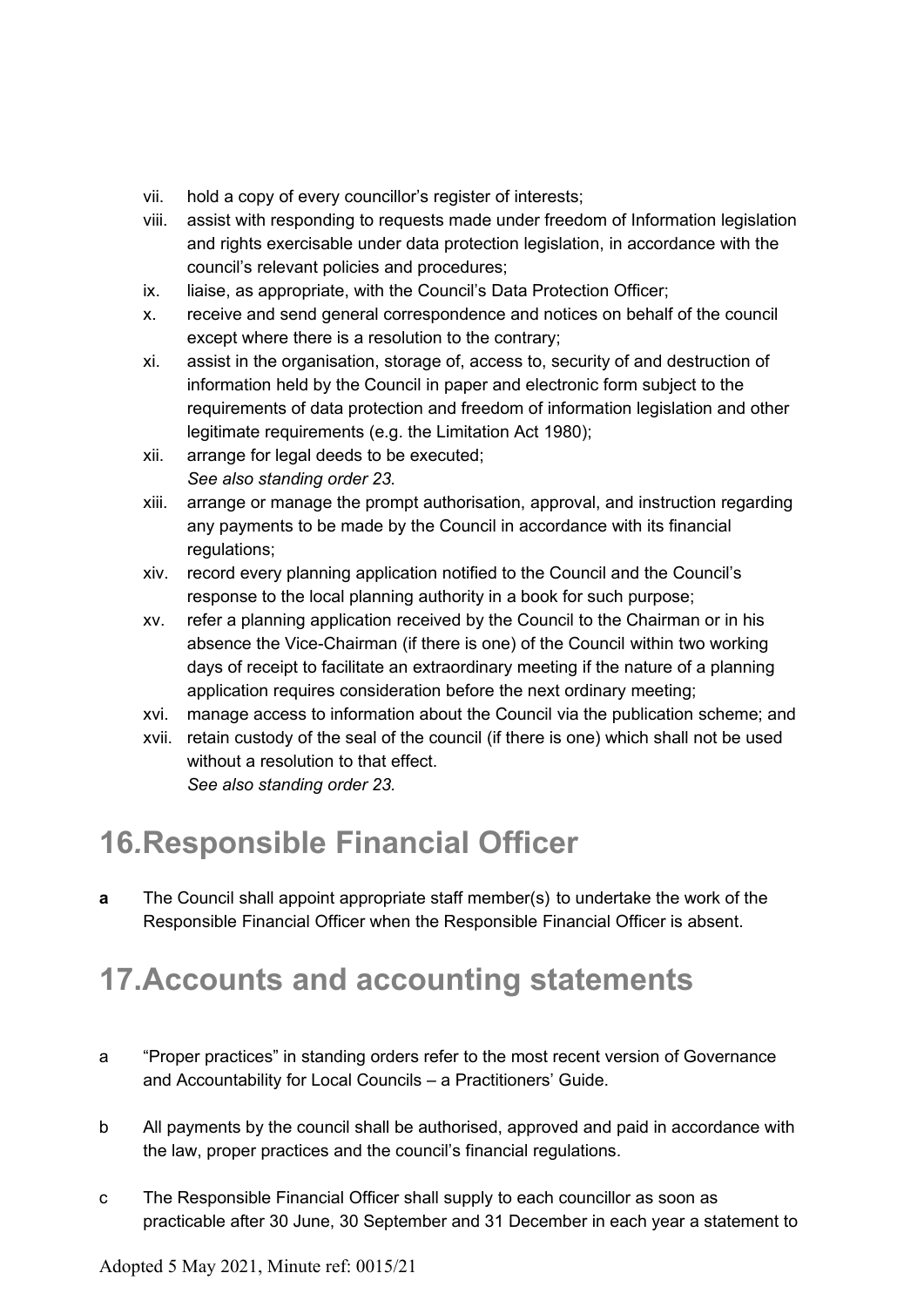summarise:

- i. the Council's receipts and payments for each quarter;
- ii. the Council's aggregate receipts and payments for the year to date;
- iii. the balances held at the end of the quarter being reported

and which includes a comparison with the budget for the financial year and highlights any actual or potential overspends.

- d As soon as possible after the financial year end at 31 March, the Responsible Financial Officer shall provide:
	- i. each councillor with a statement summarising the council's receipts and payments for the last quarter and the year to date for information; and
	- ii. to the Council the accounting statements for the year in the form of Section 1 of the annual return, as required by proper practices, for consideration and approval.
- e The year end accounting statements shall be prepared in accordance with proper practices and applying the form of accounts determined by the Council (receipts and payments, or income and expenditure) for a year to 31 March. A completed draft annual governance and accountability return shall be presented to all councillors at least 14 days prior to anticipated approval by the Council. The annual governance and accountability return of the Council, which is subject to external audit, including the annual governance statement, shall be presented to Council for consideration and formal approval before 30 June.

# **18.Financial controls and procurement**

- a The Council shall consider and approve financial regulations drawn up by the Responsible Financial Officer, which shall include detailed arrangements in respect of the following:
	- i. the keeping of accounting records and systems of internal controls;
	- ii. the assessment and management of financial risks faced by the council;
	- iii. the work of the independent internal auditor in accordance with proper practices and the receipt of regular reports from the internal auditor, which shall be required at least annually;
	- iv. the inspection and copying by councillors and local electors of the Council's accounts and/or orders of payments; and
	- v. whether contracts with an estimated value below **£**25,000 due to special circumstances are exempt from a tendering process or procurement exercise.
- b Financial regulations shall be reviewed regularly and at least annually for fitness of purpose.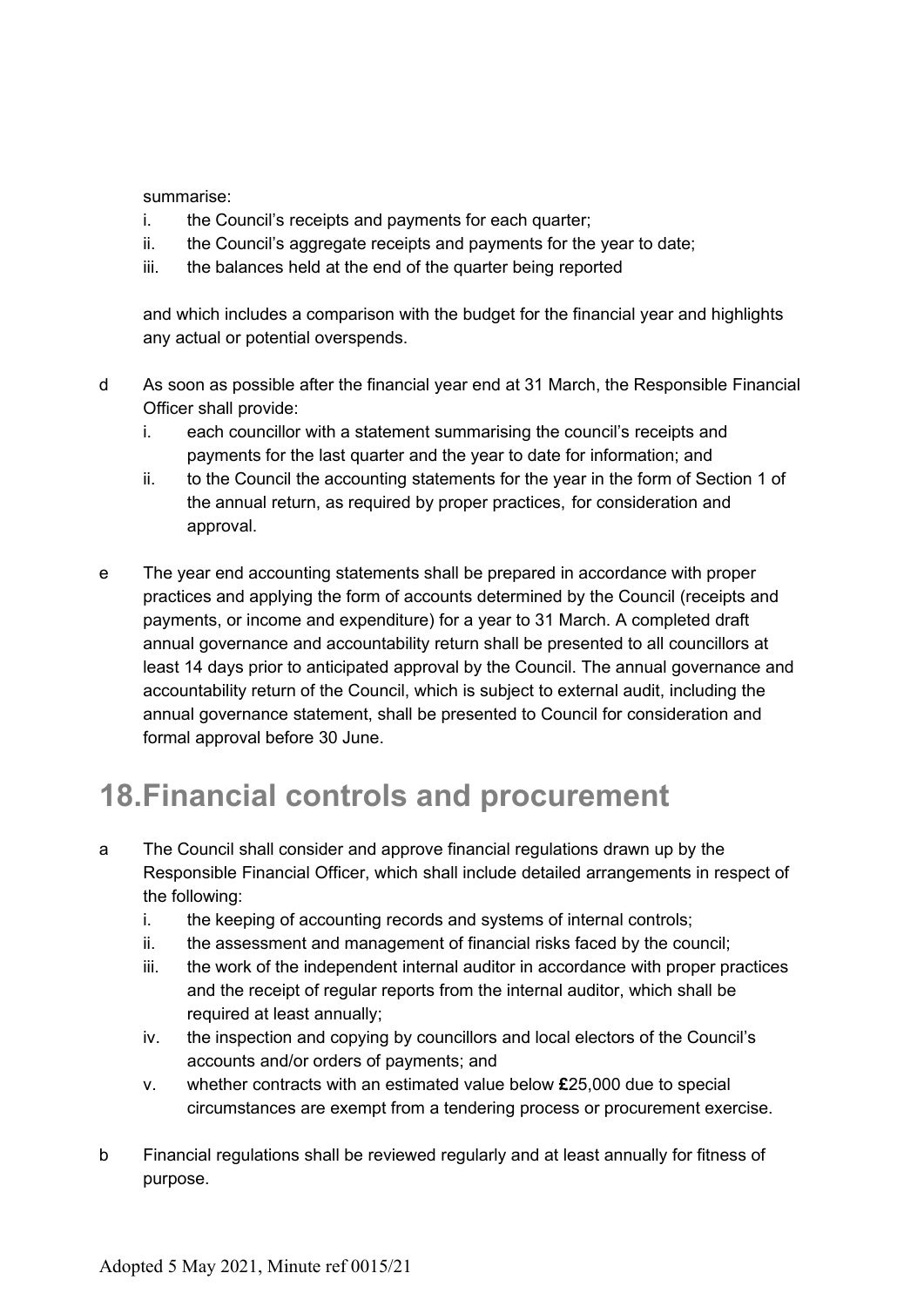- c A public contract regulated by the Public Contracts Regulations 2015 with an estimated value in excess of £25,000 but less tha the relevant thresholds in standing order 18(f) is subject to Regulations 109-114 of the Public Contracts Regulations 2015 which include a requirement on the Council to advertise the contract opportunity on the Contracts Finder website regardless of what other means it uses to advertise the opportunity.
- d Subject to additional requirements in the financial regulations of the Council, the tender process for contracts for the supply of goods, materials, services or the execution of works shall include, as a minimum, the following steps:
	- i. a specification for the goods, materials, services or the execution of works shall be drawn up;
	- ii. an invitation to tender shall be drawn up to confirm (i) the Council's specification (ii) the time, date and address for the submission of tenders (iii) the date of the Council's written response to the tender and (iv) the prohibition on prospective contractors contacting councillors or staff to encourage or support their tender outside the prescribed process;
	- iii. the invitation to tender shall be advertised in a local newspaper and in any other manner that is appropriate;
	- iv. tenders are to be submitted in writing in a sealed marked envelope addressed to the Proper Officer;
	- v. tenders shall be opened by the Proper Officer in the presence of at least one councillor after the deadline for submission of tenders has passed;
	- vi. tenders are to be reported to and considered by the appropriate meeting of the Council or a committee or sub-committee with delegated responsibility.
- e Neither the Council, nor a committee or a sub-committee with delegated responsibility for considering tenders, is bound to accept the lowest value tender.
- f A public contract regulated by the Public Contracts Regulations 2015 with an estimated value in excess of £181,302 for a public service or supply contract or in excess of £4,551,413 for a public works contract (or other thresholds determined by the European Commission every two years and published in the Official Journal of the European Union (OJEU) ) shall comply with the relevant procurement procedures and other requirements in the Public Contracts Regulations 2015 which include advertising the contract opportunity on the Contracts Finder website and OJEU.
- g A public contract in connection with the supply of gas, heat, electricity, drinking water, transport services, or postal services to the public; or the provision of a port or airport; or the exploration for or extraction of gas, oil or solid fuel with an estimated value in excess of £363,424 for a supply, service or design contract; or in excess of £4,551,413 for a works contract; or £820,370 for a social and other specific services contract (or other thresholds determined by the European Commission every two years and published in OJEU) shall comply with the relevant procurement procedures and other requirements in the Utilities Contracts Regulations 201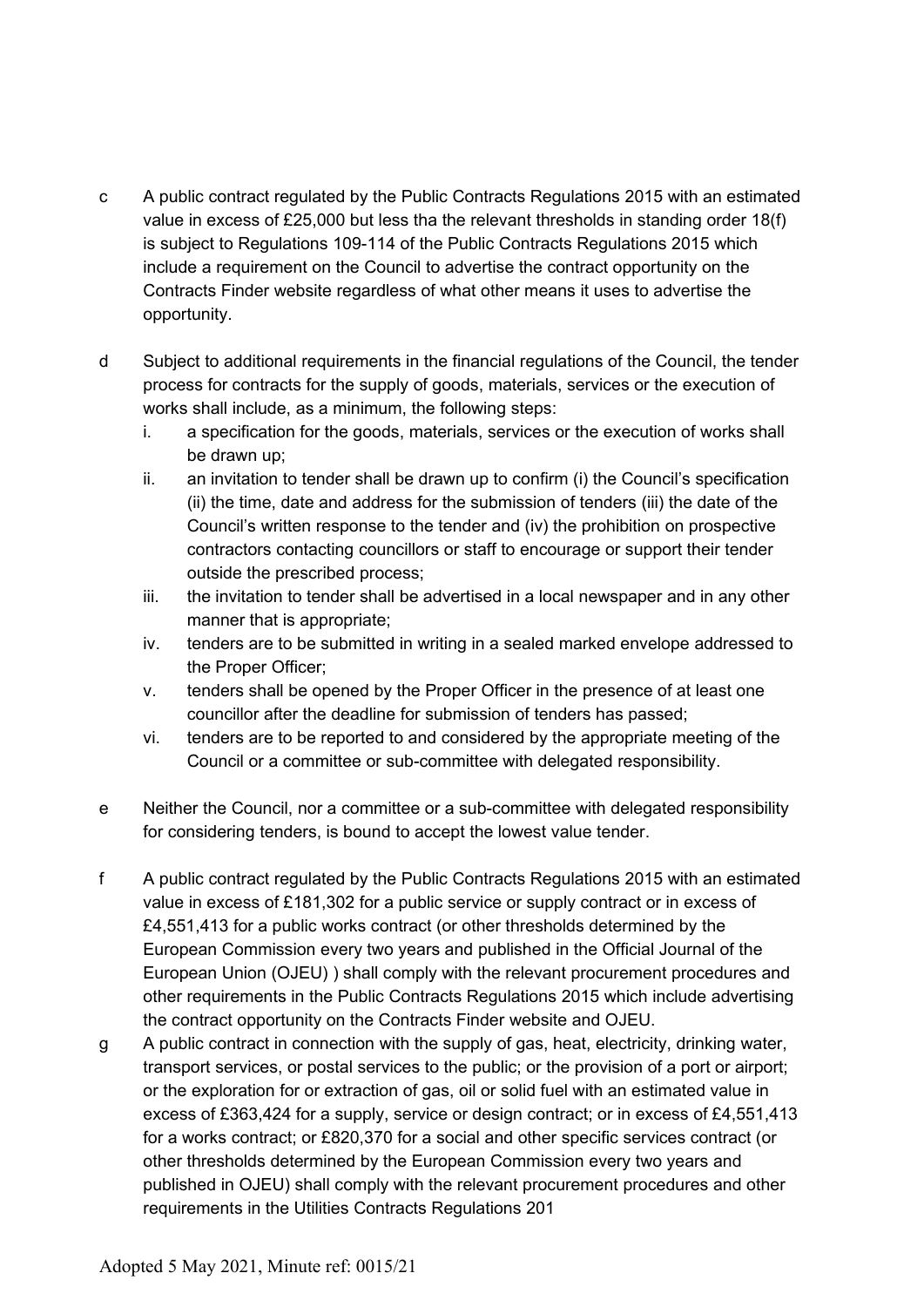# **19.Handling staff matters**

- a A matter personal to a member of staff that is being considered by a meeting of Council is subject to standing order 11 above.
- b Subject to the Council's policy regarding absences from work, the council's most senior member of staff shall notify the chairman or, if he is not available, the vice-chairman (if there is one)of absence occasioned by illness or other reason and that person shall report such absence at its next meeting.
- c The chairman or in his absence, the vice-chairman shall upon a resolution conduct a review of the performance and annual appraisal of the work of the member of staff. The reviews and appraisal shall be reported in writing and is subject to approval by resolution by the Council.
- d Subject to the Council's policy regarding the handling of grievance matters, the Council's most senior member of staff shall contact the chairman, or in his absence the vicechairman in respect of an informal or formal grievance which shall be reported back and progessed by resolution.
- e Subject to the Council's policy regarding the handling of grievance matters, if an informal or formal grievance matter is raised by an employee and it relates to the chairman or vice-chairman, this shall be communicated to another member of the Council which will be reported back and progressed by resolution.
- f Any persons responsible for all or part of the management of staff shall treat as confidential the written records of all meetings relating to their performance, capabilities, grievance or disciplinary matters.
- g In accordance with standing order 11(a), persons with line management responsibilities shall have access to staff records referred to in standing order 19(f).

### **20. Responsibilities to provide information**

See also standing order 21**.**

- a In accordance with freedom of information legislation, the Council shall publish information in accordance with its publication scheme and respond to requests for information held by the Council.
- b If gross annual income or expenditure (whichever is the higher) does not exceed £25,000 The Council shall publish information in accordance with the requirements of the Smaller Authorities (Transparency Requirements) (England) Regulations 2015.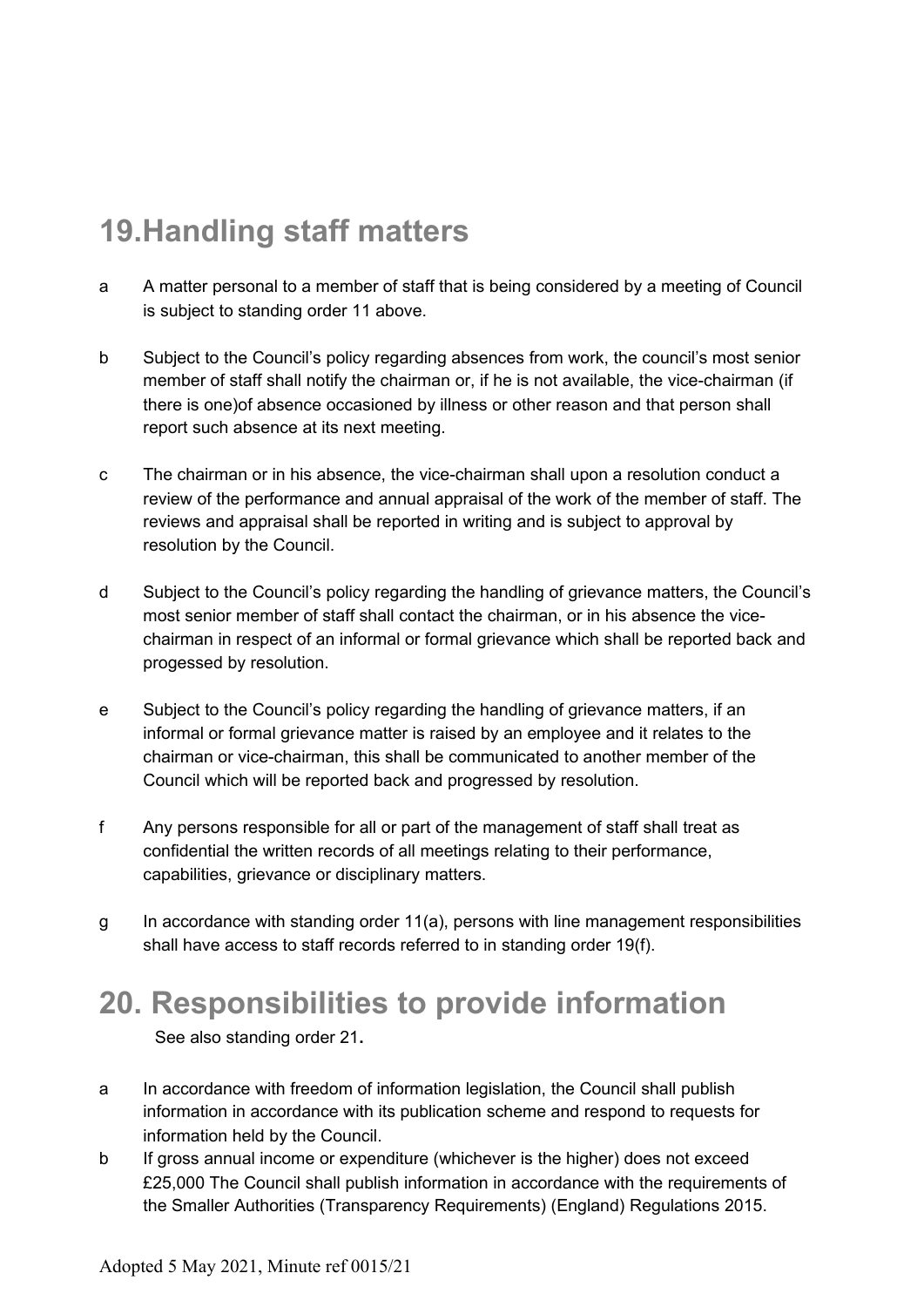# **21. Responsibilities under data protection legislation**

(Below is not an exclusive list)

See also standing order 11.

- a The Council shall appoint a Data Protection Officer.
- b The Council shall have policies and procedures in place to respond to an individual exercising statutory rights concerning his personal data.
- c The Council shall have a written policy in place for responding to and managing a personal data breach.
- d The Council shall keep a record of all personal data breaches comprising the facts relating to the personal data breach, its effects and the remedial action taken.
- e The Council shall ensure that information communicated in its privacy policy notice(s) is in easily accessible and available form and kept up to date.
- f The Council shall maintain a written record of its processing activities.

# **22.Relations with the press/media**

a Requests from the press or other media for an oral or written comment or statement from the Council, its councillors or staff shall be handled in accordance with the Council's policy in respect of dealing with the press and/or other media.

# **23.Execution and sealing of legal deeds**

*See also standing orders 15(b)(xii) and (xvii) above.*

- a A legal deed shall not be executed on behalf of the Council unless authorised by a resolution.
- **b** Subject to standing order 22(a) above, any two councillors may sign, on behalf of the Council, any deed required by law and the Proper Officer shall witness their signatures.

*The above is applicable to a Council without a common sea*

## **24.Communicating with District and County or Unitary councillors**

- a An invitation to attend a meeting of the Council shall be sent, together with the agenda, to the ward councillor(s) of the District and County Council.
- b Unless the council determines otherwise, a copy of each letter sent to the District and County Council shall be sent to the ward councillor(s) representing the area of the council.